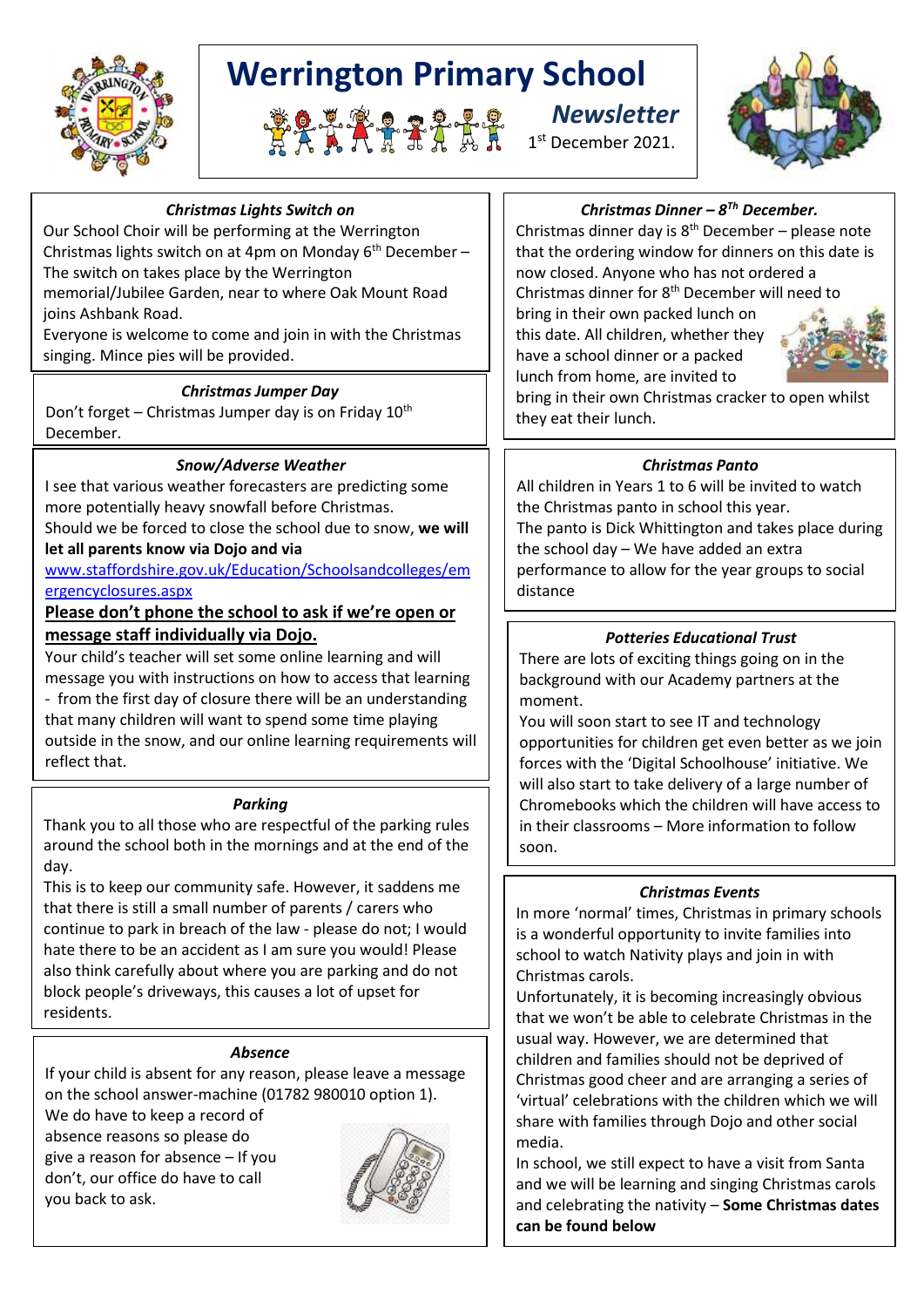| Date  | Event                                                                                                   |
|-------|---------------------------------------------------------------------------------------------------------|
| 2/12  | PTFA Present room                                                                                       |
| 4/12  | Werrington Christmas Market at Scout HQ. School choir performing and a school craft stall. $6 - 9$ p.m. |
| 6/12  | Werrington Village Christmas lights switch on. 4 p.m. School choir performing.                          |
| 7/12  | Magic Show treat for Nursery and Reception pupils in school                                             |
| 7/12  | Year 4 trip to the Museum                                                                               |
| 8/12  | Christmas dinner day (pre-orders must be sent in by 26 <sup>th</sup> November)                          |
| 9/12  | Dick Whittington Pantomime in school for Years 1-3                                                      |
| 10/12 | Christmas Jumper Day - in aid of Dougie Mac/ Donna Louise charity - cash donations to be collected in   |
|       | school.                                                                                                 |
| 13/12 | Special visitor in school - he will be bringing gifts!                                                  |
| 13/12 | Dick Whittington Pantomime in school for Years $4-6$                                                    |
| 13/12 | Termly reports out to parents                                                                           |
| 17/12 | <b>END OF TERM</b>                                                                                      |

All events are also posted on the Events Calendar on the school website which can be found at: <http://www.werringtonprimary.org.uk/events/>



#### *Uniform*

Please make sure your child is wearing the correct uniform and footwear to school each day. Please note that the 'hoodie' is PE kit only and not a part of our daily uniform.

Whenever possible we will be continuing to have outdoor break times – The weather is getting colder (and wetter) so **please make sure that your child comes to school in a warm, waterproof coat.**

*Funky Fillerz* A huge 'Thank you' to Funky Fillerz for donating a real Christmas tree to school this year.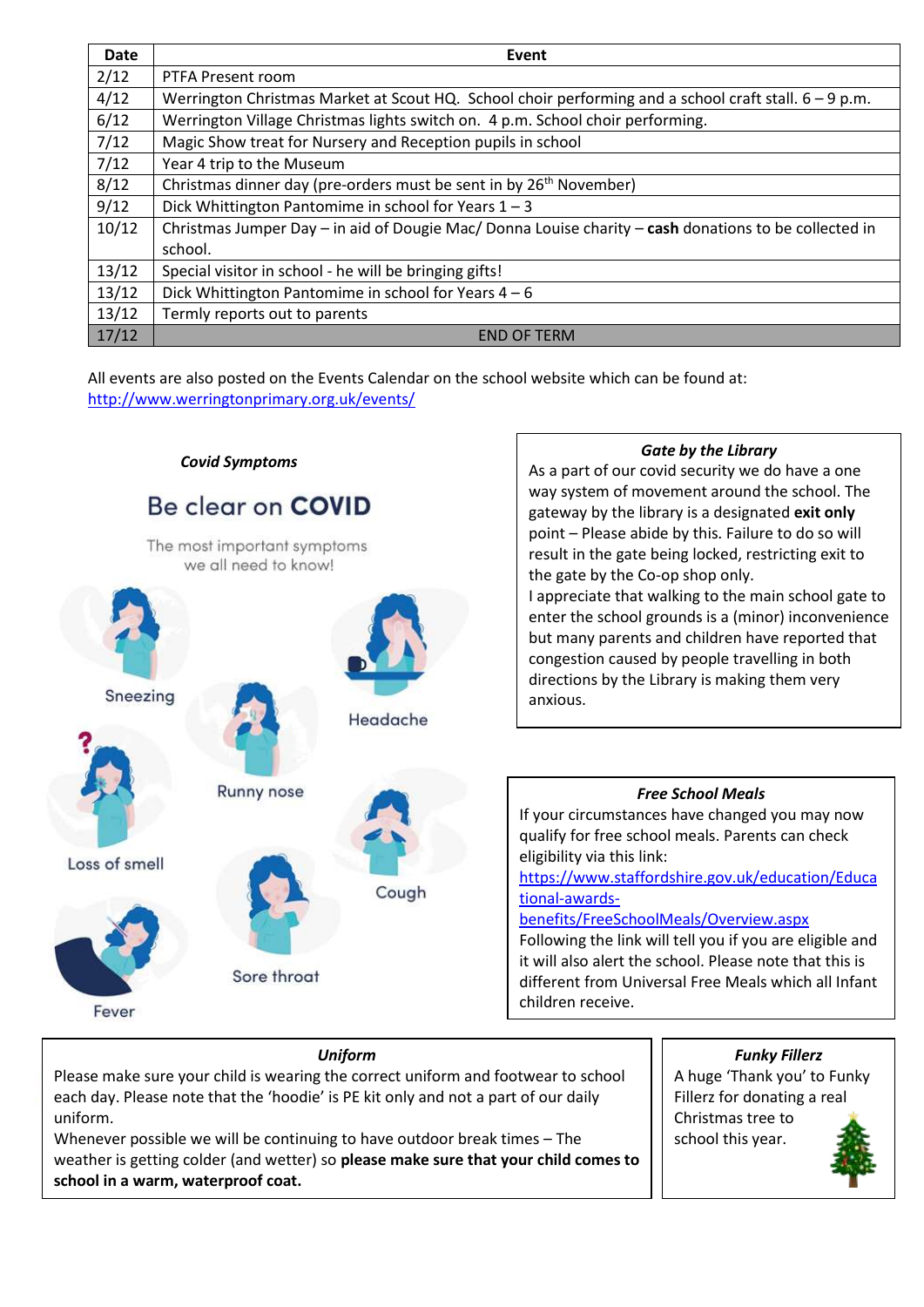Christmas is not always a time of love and laughter for everyone and can bring with it many problems for some people who are struggling and/or living in difficult circumstances.

# **HOWEVER YOU CHOOSE TO CONTACTUS**

### **STAFFORDSHIRE MENTAL HEALTH HELPLINE**

**FREE and confidential emotional support** 08088002234 www.brighter-futures.org.uk

Text: 07860 022821

Email: Staffordshire.helpline@brighter-futures.org.uk

Instant message: www.brighter-futures.org.uk

365 days-a-year: Open: weekdays 7pm - 2am, weekends 2pm - 2am.

For anyone aged over 18 living in Staffordshire





## **Adult Support Line**

Offering advice, guidance, support, interventions and signposting

Fridays between 11am and 2pm Call us free and speak to one of our practitioners.

0800 0051 445